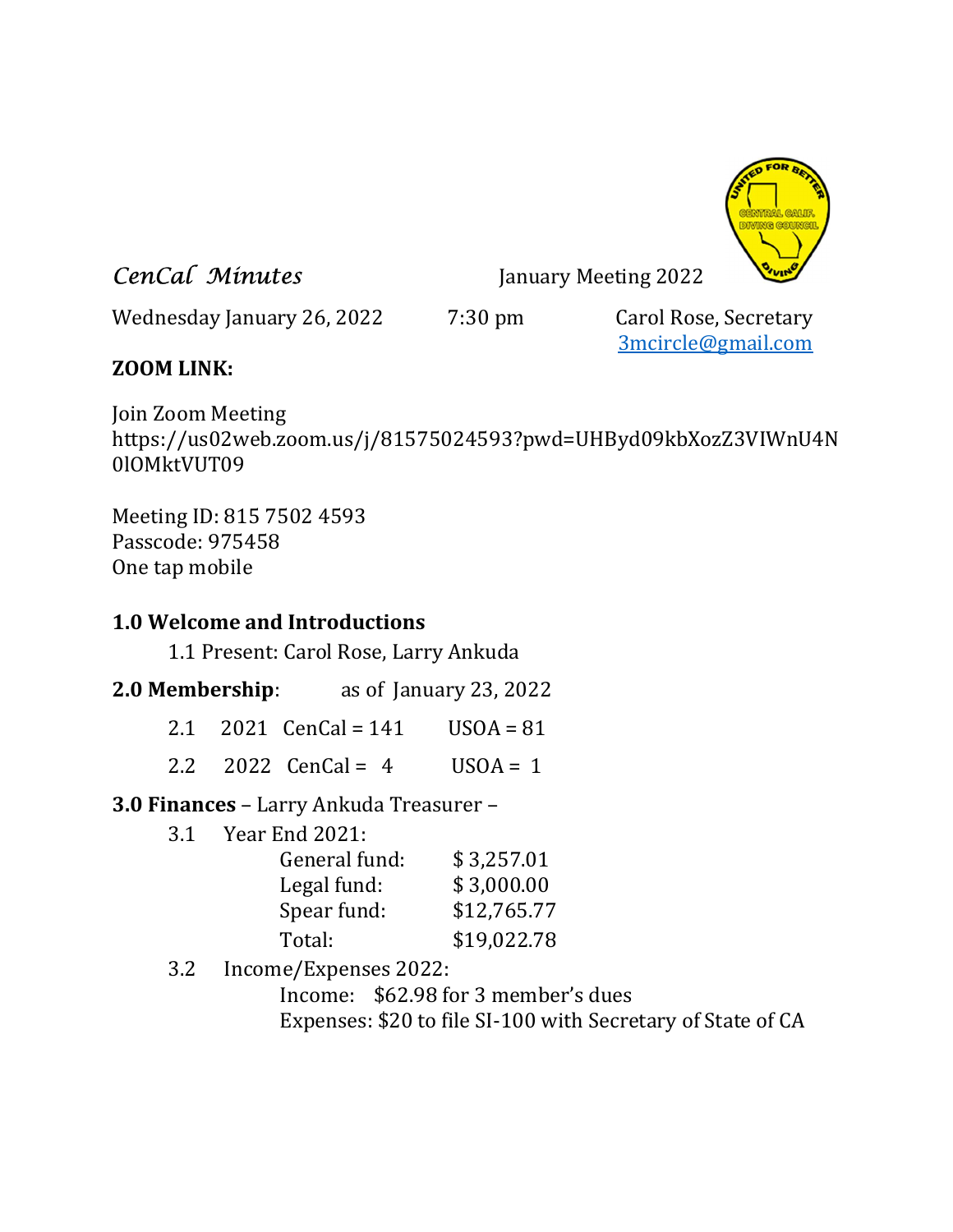3.3 Budget – 2022 3.4.1 insurance \$600 on July 1

# 4.0 UW Hockey –

- 4.1 Club Puck playing Foothill College 4.2 Battle at Altitude January 29-30 in Denver – great venue 4.3 2022 Nationals set Denver June 24-26, 3 day event
- 5.0 UW Rugby Giant Sea Bass playing Mtn View and Foothill College
- 6.0 NCUPS Shoot Out unknown for 2022
- 7.0 Skin Spearfishing Report
	- 7.1 Director Dave Clutts has moved to San Diego need new director
	- 7.2 Nationals April 29-30, 2022 2 day meet, Fresh Water, Lake Powell, Wahweap Marina, Page, Arizone

## 8.0 Old Business

8. Odyssey newsletter – quarterly using E format.

## 9.0 New Business

 9.1 Proposed expansion/extension of Monterey NMS:. The Chumash Heritage National Marine Sanctuary would encompass 7,000 square miles adjacent to San Luis Obispo and Santa Barbara counties, north of the Channel Islands. Part of the northern boundary would share a border with the Monterey Bay National Marine Sanctuary including waters off of Big Sur.

9.2 Proposed Closure of Childrens Pool in La Jolla. No report

- 10.0 Calendar 2022 Full calendar attached
- **11.0 Next meeting –** March 30, 2022  $(5<sup>th</sup>$  Wednesday) 7:30 pm Zoom Carol Rose, Secretary

CenCal meets odd months on last Wednesday